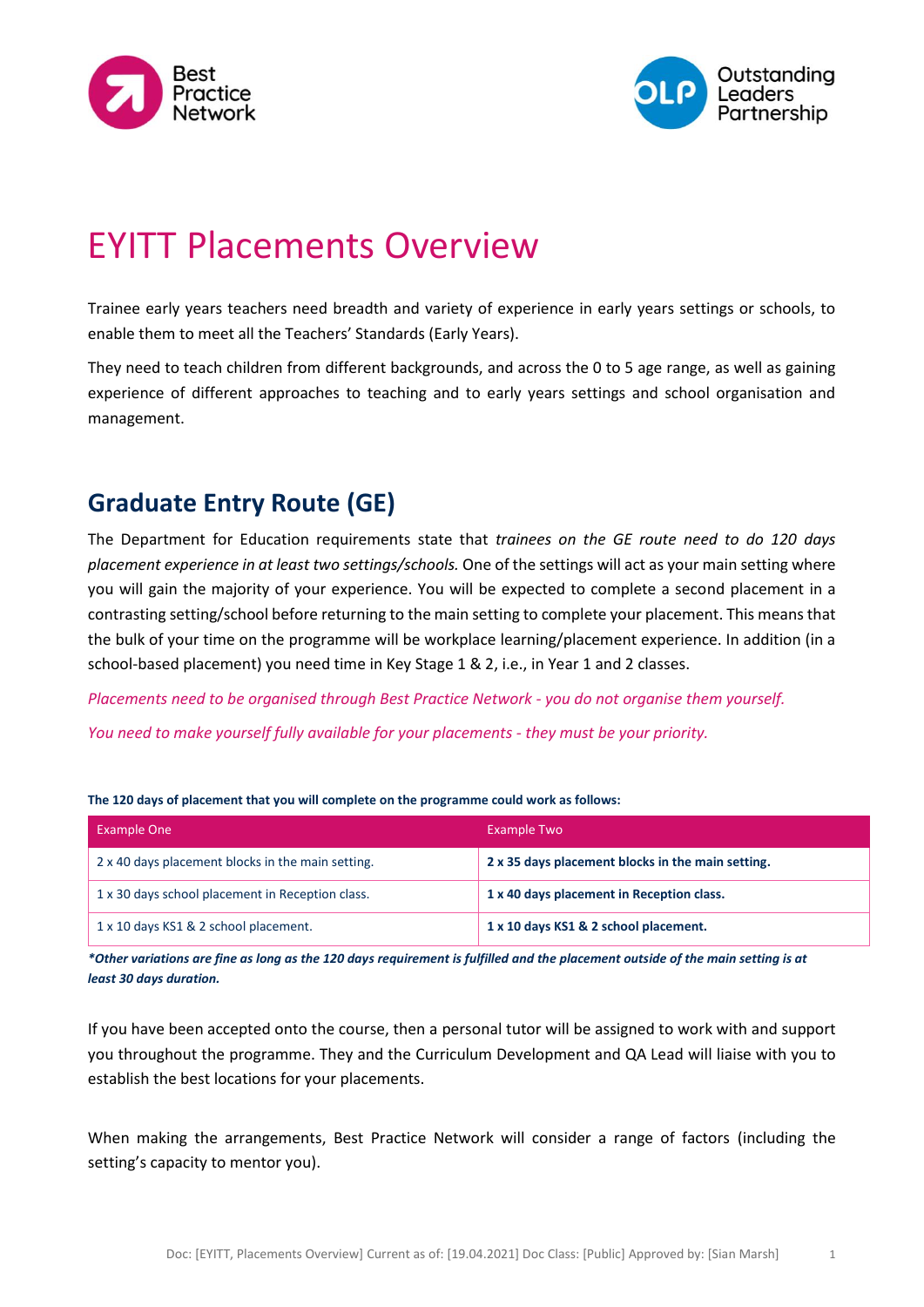- We will organise your placements to be held with our partnership settings. If you have a suggestion for a placement setting, it may be possible for you to be placed in the setting of your choice. We are happy for you to make suggestions as it is possible for new settings to become partnership settings, however, please understand that it might not always be possible.
- The settings must have either Good or Outstanding from their last OFSTED inspection.

### **Graduate Employment Based Route (GEB)**

Placement requirements depend on each GEB trainee's circumstances and ability to gain assessed experience across the 0-5 age range.

*In total, a GEB trainee should complete 40 days in placement:*

- 30-day placement within the birth to five age range.
- 10-day placement within Key Stage 1 & 2.

In practice, most GEB trainees (this includes childminders and employees of EY settings) need to undertake one or more placements to consolidate their experience across birth to five.

- A minimum of 30 days placement experience is required for trainees to gain experience of teaching babies, toddlers and young children. *This placement will need to be conducted at a setting that differs from the trainee's employment setting.*
- The placement must be of six weeks duration which can be arranged in blocks of no less than two weeks, i.e., attendance of 30 days in total.
- Trainees are required to complete a placement in a school to include *20 days teaching systematic synthetic phonics and maths in a reception class and 10 days engagement with KS1/2.*
- Where the applicant is based in a school reception class, then babies, toddlers, pre-school, 30-day placement is required as well as engagement with KS1 and 2.
- Further placement experience that is required to cover other age range requirements, e.g., babies can be of shorter duration but must be sufficient to enable the trainee to complete a sequence of learning, be observed and make an impact demonstrating the Standards.

**For example, a trainee who is working in a school setting that also covers pre-school could arrange their placements like the following:**

| <b>Experience Needed</b>                | Duration                      |
|-----------------------------------------|-------------------------------|
| Babies and toddlers (separate setting). | 20 days (2 x 2 weeks blocks). |
| Reception (employment setting).         | 10 days (2 weeks blocks).     |
| Key Stage 1 & 2 (employment setting).   | 10 days (2 weeks blocks).     |